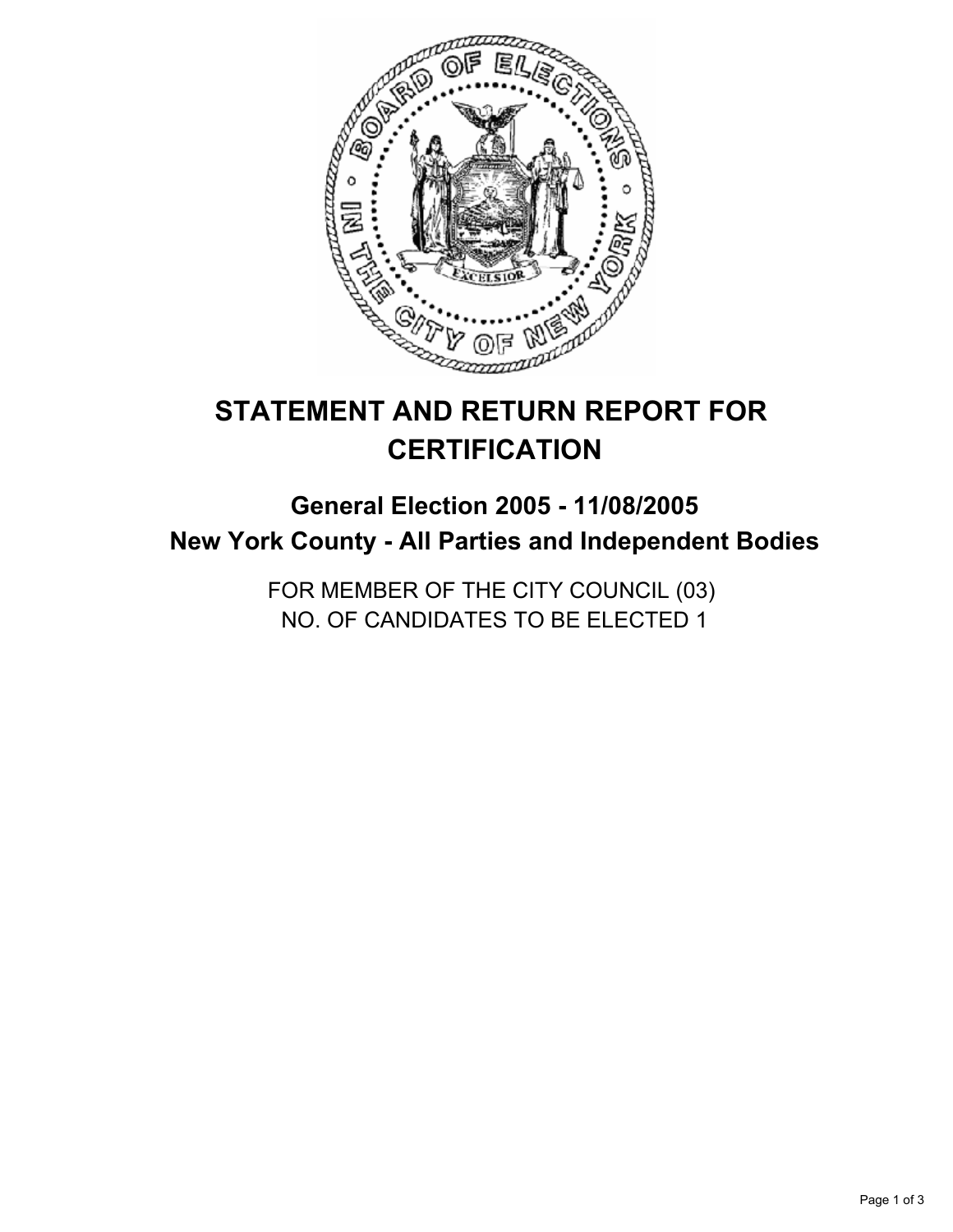

# **ASSEMBLY DISTRICT 66**

| <b>PUBLIC COUNTER</b>                | 13,522 |
|--------------------------------------|--------|
| <b>EMERGENCY</b>                     | 0      |
| ABSENTEE/MILITARY                    | 323    |
| AFFIDAVIT                            | 241    |
| <b>TOTAL BALLOTS</b>                 | 14,086 |
| CHRISTINE C QUINN (DEMOCRATIC)       | 9,716  |
| CHRISTINE C QUINN (WORKING FAMILIES) | 859    |
| <b>TOTAL VOTES</b>                   | 10,575 |
| UNRECORDED                           | 3.511  |

#### **ASSEMBLY DISTRICT 67**

| PUBLIC COUNTER                       | 1,274 |  |
|--------------------------------------|-------|--|
| <b>EMERGENCY</b>                     |       |  |
| ABSENTEE/MILITARY                    | 30    |  |
| <b>AFFIDAVIT</b>                     | 30    |  |
| <b>TOTAL BALLOTS</b>                 | 1,334 |  |
| CHRISTINE C QUINN (DEMOCRATIC)       | 836   |  |
| CHRISTINE C QUINN (WORKING FAMILIES) | 82    |  |
| WILLIAM MURAWSKI (WRITE-IN)          |       |  |
| <b>TOTAL VOTES</b>                   | 919   |  |
| <b>UNRECORDED</b>                    | 415   |  |

#### **ASSEMBLY DISTRICT 73**

| <b>PUBLIC COUNTER</b>                | 16 |
|--------------------------------------|----|
| <b>EMERGENCY</b>                     |    |
| ABSENTEE/MILITARY                    |    |
| AFFIDAVIT                            |    |
| <b>TOTAL BALLOTS</b>                 | 18 |
| CHRISTINE C QUINN (DEMOCRATIC)       | 9  |
| CHRISTINE C QUINN (WORKING FAMILIES) |    |
| <b>TOTAL VOTES</b>                   | 11 |
| UNRECORDED                           |    |

#### **ASSEMBLY DISTRICT 75**

| PUBLIC COUNTER                       | 19,209         |
|--------------------------------------|----------------|
| <b>EMERGENCY</b>                     | 27             |
| ABSENTEE/MILITARY                    | 420            |
| AFFIDAVIT                            | 353            |
| <b>TOTAL BALLOTS</b>                 | 20,009         |
| CHRISTINE C QUINN (DEMOCRATIC)       | 12,977         |
| CHRISTINE C QUINN (WORKING FAMILIES) | 1,034          |
| LIZA MINNELLI (WRITE-IN)             |                |
| STANLEY MICHELS (WRITE-IN)           |                |
| STEPHEN EVANS (WRITE-IN)             |                |
| WILLIAM MURAWSKI (WRITE-IN)          | $\overline{2}$ |
| WILLIAM STIZZEWA (WRITE-IN)          |                |
| <b>TOTAL VOTES</b>                   | 14,017         |
| UNRECORDED                           | 5.992          |